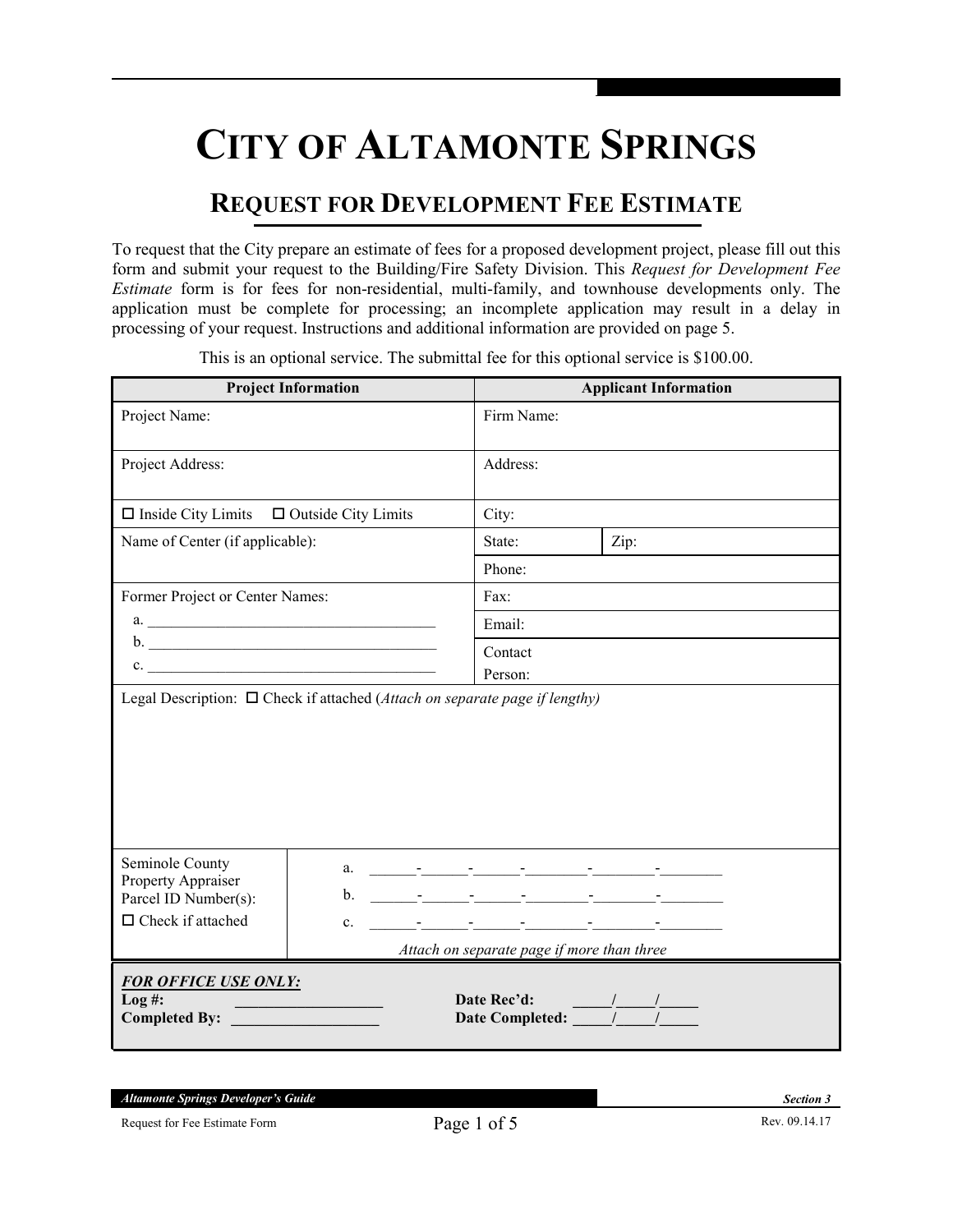| <b>Work Estimates</b>                                                                                                               |                                                                                                                                                                                                        |  |  |  |  |
|-------------------------------------------------------------------------------------------------------------------------------------|--------------------------------------------------------------------------------------------------------------------------------------------------------------------------------------------------------|--|--|--|--|
| <b>Estimated Valuation of Work</b><br>Estimated Date for Final Site Plan Approval<br>Estimated Date for Building Permit Application |                                                                                                                                                                                                        |  |  |  |  |
| <b>Type of Construction (check one)</b>                                                                                             |                                                                                                                                                                                                        |  |  |  |  |
| $\Box$ New or Building Shell<br>$\Box$ Addition                                                                                     | $\Box$ Interior Alteration/Renovation<br>$\Box$ Interior Completion (New)                                                                                                                              |  |  |  |  |
|                                                                                                                                     | <b>Proposed Use of Development</b>                                                                                                                                                                     |  |  |  |  |
| Type of Use                                                                                                                         | Number of Dwelling Units or Gross Square Footage                                                                                                                                                       |  |  |  |  |
| Multi-Family                                                                                                                        |                                                                                                                                                                                                        |  |  |  |  |
| Office                                                                                                                              |                                                                                                                                                                                                        |  |  |  |  |
| Retail (Nature of Business)                                                                                                         |                                                                                                                                                                                                        |  |  |  |  |
| Restaurant (See Attachment)                                                                                                         |                                                                                                                                                                                                        |  |  |  |  |
| Other, please specify                                                                                                               |                                                                                                                                                                                                        |  |  |  |  |
|                                                                                                                                     | <b>Previous Use of the Property</b>                                                                                                                                                                    |  |  |  |  |
| Type of Use                                                                                                                         | Name of Previous Use /<br>Number of Dwelling Units or Gross Square Footage                                                                                                                             |  |  |  |  |
| Vacant Land                                                                                                                         |                                                                                                                                                                                                        |  |  |  |  |
| Single Family Residence                                                                                                             |                                                                                                                                                                                                        |  |  |  |  |
| Office                                                                                                                              |                                                                                                                                                                                                        |  |  |  |  |
| Retail                                                                                                                              |                                                                                                                                                                                                        |  |  |  |  |
| Restaurant                                                                                                                          |                                                                                                                                                                                                        |  |  |  |  |
| Other, please specify                                                                                                               |                                                                                                                                                                                                        |  |  |  |  |
|                                                                                                                                     | Meter fees for your project shall be based upon the NUMBER and SIZE(s) of the meters denoted on the Final<br>Approved Site Plan for your project. A meter fee schedule is attached for your reference. |  |  |  |  |
|                                                                                                                                     | Date: $\frac{\frac{1}{2} \left( \frac{1}{2} \right)^{n} \left( \frac{1}{2} \right)^{n}}{n!}$                                                                                                           |  |  |  |  |
| <b>Print:</b>                                                                                                                       | $\Box$ Owner $\Box$ Applicant                                                                                                                                                                          |  |  |  |  |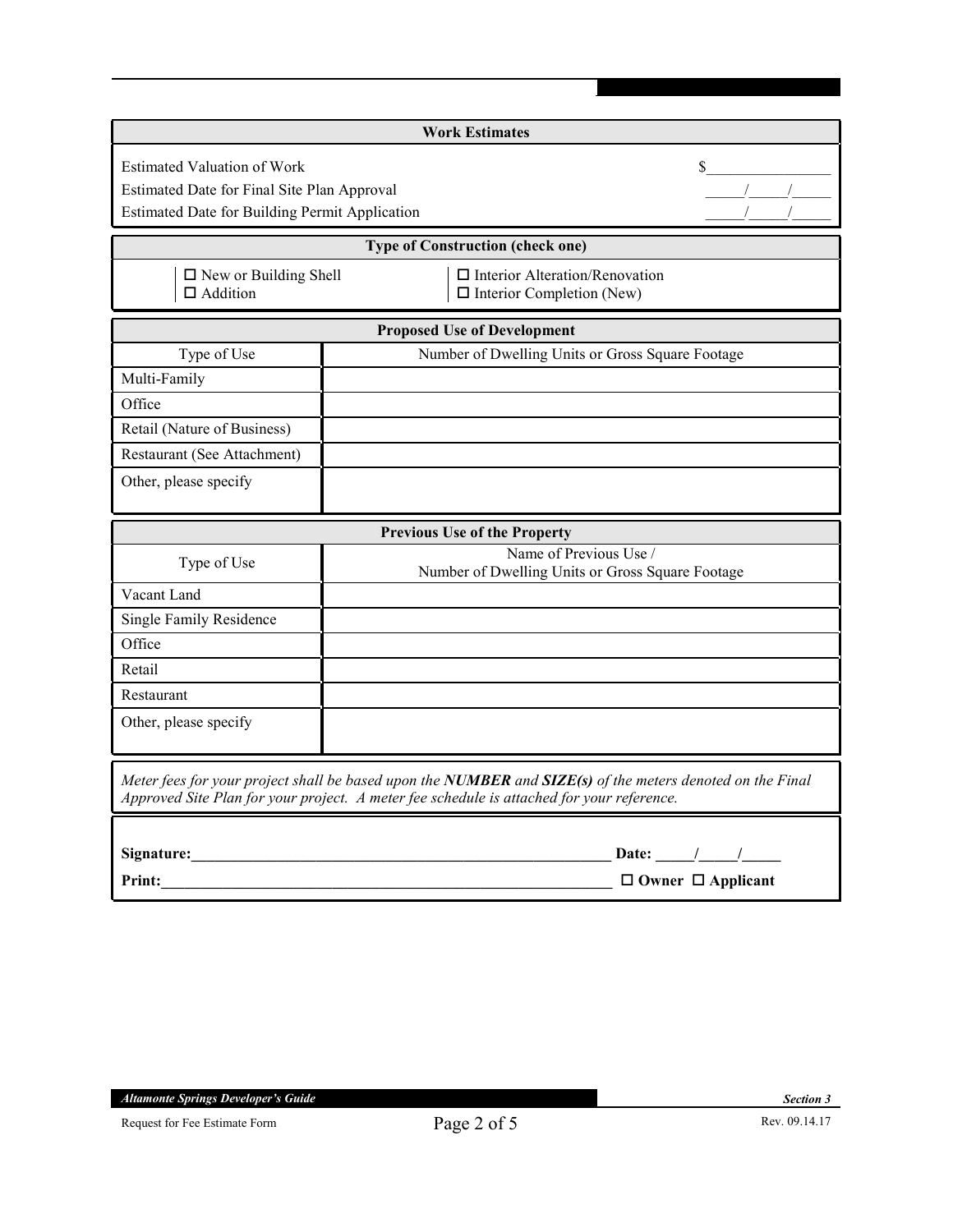## **RESTAURANT QUESTIONNAIRE ATTACHMENT**

#### **Determine Type of Restaurant by Answering the Following Questions:**

| Less than one hour? |
|---------------------|
|                     |
|                     |
|                     |
|                     |
|                     |
|                     |
|                     |
|                     |
|                     |
|                     |
|                     |
|                     |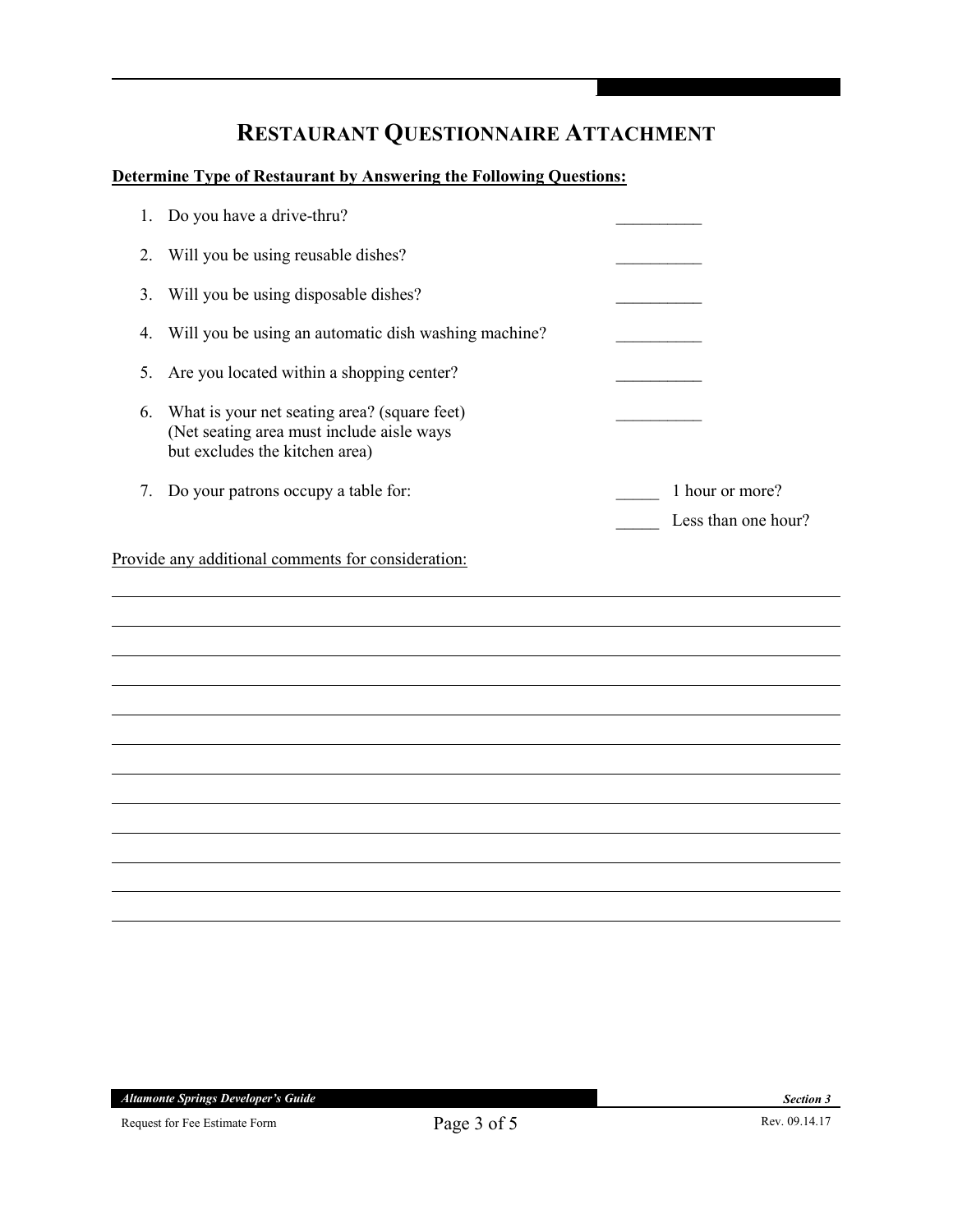| <b>METER FEES</b>          |                       |                         |  |
|----------------------------|-----------------------|-------------------------|--|
| <b>Size</b>                | <b>Potable Meters</b> | <b>Reclaimed Meters</b> |  |
| $\frac{3}{4}$ -inch meter  | \$150.00              | n/a                     |  |
| 1-inch meter               | \$250.00              | \$250.00                |  |
| $1\frac{1}{2}$ -inch meter | \$500.00              | \$500.00                |  |
| 2-inch meter               | \$600.00              | \$600.00                |  |

### **WATER METER FEE SCHEDULE ATTACHMENT**

*Meter taps and meter installation for existing commercial projects and new development projects.* The City shall grant the developer the privilege of making long and short side taps, installing service lines and meters, and setting meter boxes provided the following criteria are met:

- (i) Potable and reclaimed meters two inches and smaller shall be purchased from the City;
- (ii) Potable meters larger than two inches shall be compound meters with strainers provided by the developer and shall be of a make and type approved by the City;
- (iii) Irrigation meters larger than two inches shall be turbine meters with strainers provided by the developer and shall be of a make and type approved by the City;
- (iv) The installation of the tap, service line, meter, and meter box shall be in accordance with City specifications and design standards;
- (v) the developer shall allow for inspection of all work by City;
- (vi) The developer has no previous record of inferior workmanship, failure to comply with City specifications, failure to allow for inspections or otherwise shown noncompliance with City procedures, standards or specifications;
- (vii) The developer, if required by the City, has posted a performance bond that is satisfactory to the City;
- (viii) Connection of a commercial property located outside the corporate limits of the City shall be subject to the approval of the Director of Public Works and Utilities and shall either require annexation of the property or the property owner's execution of an Agreement for Future Annexation, as deemed appropriate by the City, prior to the provision of utility service.

The Director of Public Works and Utilities, or the City Engineer as his designee, shall determine whether a developer shall be afforded the privilege of making taps and setting meters or whether that privilege shall be denied due to failure to meet the above criteria. In the event the Director of Public Works and Utilities or the City Engineer denies the developer the privilege of making taps and setting meters, the City shall set and install same upon payment of the appropriate fees covering all costs of the City regardless of whether the work was performed by City forces or by an underground contractor approved by the City.

*Altamonte Springs Developer's Guide ------------------------------------------------------- Section 3*